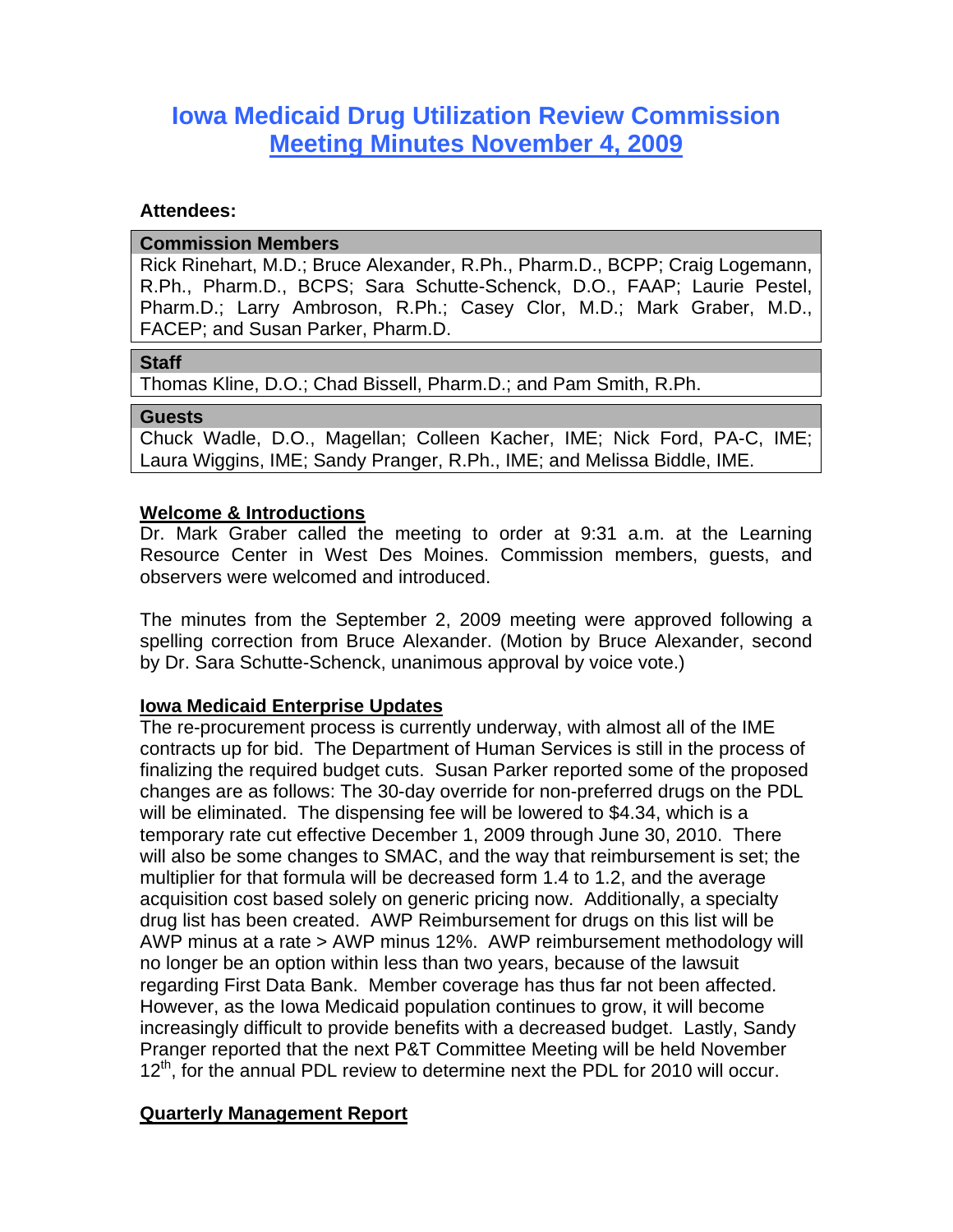The average amount paid per claim was down to \$62.52, compared to \$63.59 last quarter; 1,005,342 claims resulted in a total amount paid of \$62,854,354.45. The number of eligible members continues to increase; it was 366,476 in the first quarter of State Fiscal Year 2010. Iowa's unemployment rate was 6.7% in September 2009, which is much lower than the national average of 9.8%. ProAir HFA remains the top drug by number of prescriptions per NDC. The top drugs by dollars spent were all mental health drugs. The therapeutic class by total prescriptions report remained the same as last quarter, with SSRIs in the top spot. The therapeutic class by dollars spent also kept the same line-up, with Atypical Antipsychotics costing \$10,899,841.64. Lastly, generic utilization was up to 70.85% last quarter.

# **Case Studies**

Pam Smith presented four intervention case studies. Recommendations by Commissioners from these four examples resulted in an annualized total savings of \$2,157.89 pre-rebate (state and federal).

# **Annual Smoking Cessation Report**

The Commission was presented with a copy of the current year's draft report, as well as the finalized report that had been sent to the legislature in 2008. Jeremy Whitaker from the Iowa Department of Public Health was on hand for questions. Quitline received 5,473 fax referrals for Iowa Medicaid members between October 1, 2008 and September 30, 2009, of which 3,339 were enrolled in the program. A total of 9,207 prior authorization requests were received in that same time span for smoking cessation products, of which 6,852 were approved. There were 5,682 prescriptions dispensed, costing just over \$512,000. Of that, Chantix costs alone came to \$402,000. Administration costs totaled \$102,000. The Commission members requested that a report be run to identify any members taking Chantix and antidepressants concurrently. Bruce Alexander recommended searching for any related hospitalizations. A revised report will be brought to the next meeting in December.

# **Public Comment**

Jennifer Stoeffel from Ortho-McNeil Janssen spoke about Nucynta.

# **PA Criteria**

*Bupropion SR for Smoking Cessation:* The Commission reviewed the prior authorization criteria as follows:

*Prior Authorization is required for varenicline (Chantix™) or bupropion SR that is FDA approved for smoking cessation. Requests for authorization must include:*

*1) Diagnosis of nicotine dependence and referral to the Quitline Iowa program for counseling.* 

*2) Confirmation of enrollment and ongoing participation in the Quitline Iowa counseling program is required for approval and continued coverage.* 

*3) Approvals will only be granted for patients eighteen years of age and older.*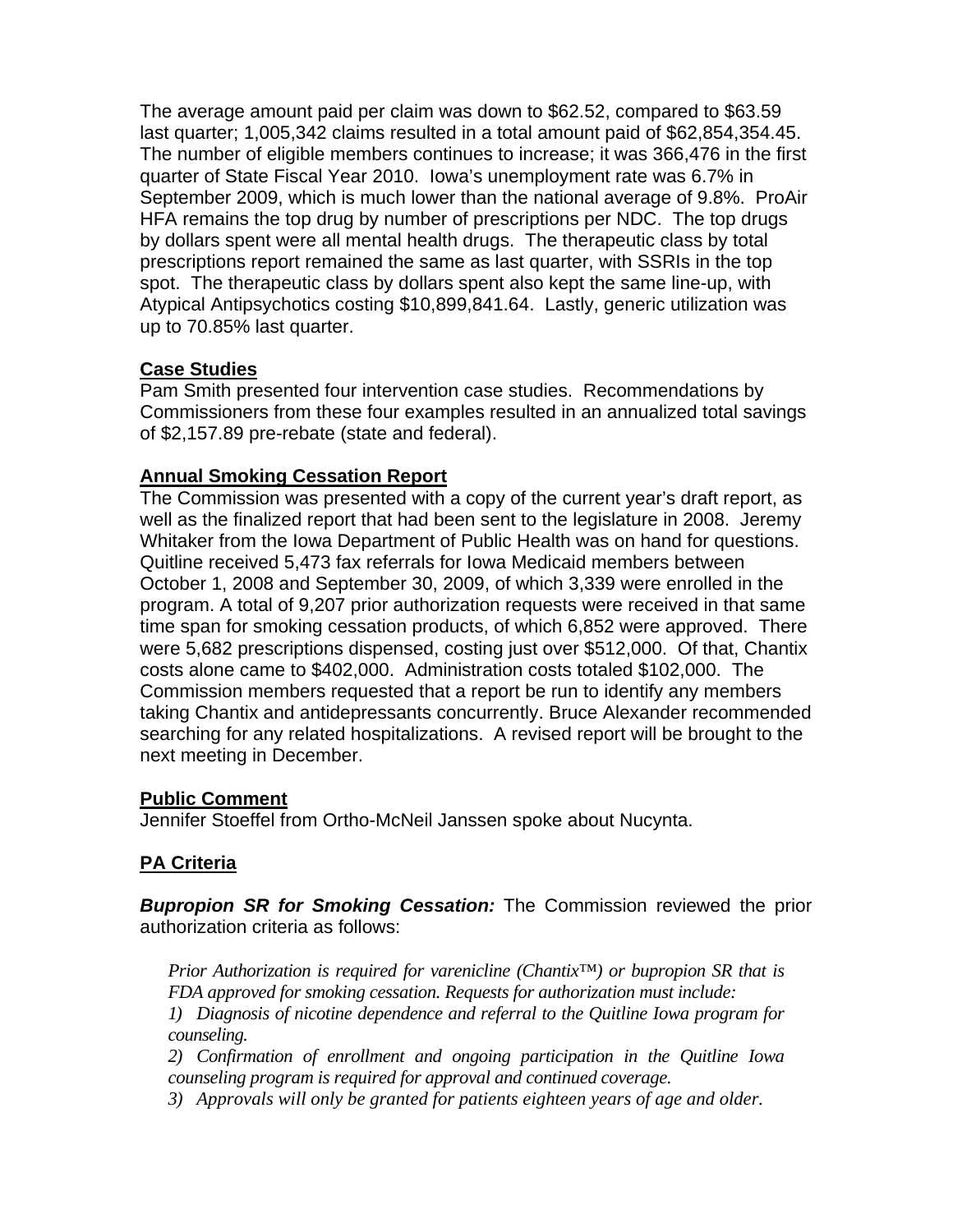*4) The duration of therapy is initially limited to twelve weeks within a twelvemonth period. For patients who have successfully stopped smoking at the end of 12 weeks, an additional course of 12 weeks treatment will be considered with a prior authorization request. The maximum duration of approvable therapy is 24 weeks within a twelve month period.* 

*5) Requests for varenicline to be used in combination with bupropion SR that is FDA indicated for smoking cessation or nicotine replacement therapy will not be approved. 6) The 72-hour emergency supply rule does not apply for drugs used for the treatment of smoking cessation.* 

Bruce Alexander motioned to accept these criteria, and Dr. Casey Clor seconded. The motion passed unanimously.

**Short-Acting Narcotics:** The Commission reviewed the prior authorization criteria as follows:

*Prior authorization is required for all non-preferred short acting narcotics. Payment will be considered for cases in which there is documentation of previous trial(s) and therapy failures with three (3) chemically distinct preferred short acting narcotics (based on narcotic ingredient only) at therapeutic doses, unless evidence is provided that the use of these products would be medically contraindicated.*

Dr. Casey Clor motioned to accept these criteria, and Bruce Alexander seconded. The motion passed unanimously.

*Proton Pump Inhibitors:* The Commission reviewed the prior authorization criteria as follows:

*Prior authorization is not required for the preferred proton pump inhibitors (PPI) for a cumulative 60 days of therapy per 12-month period. Prior authorization will be required for all non-preferred proton pump inhibitors as indicated on the Iowa Medicaid Preferred Drug List beginning the first day of therapy. Payment for a nonpreferred proton pump inhibitor will be authorized only for cases in which there is documentation of previous trials and therapy failures with three preferred products. Prior authorization is required for any PPI usage longer than 60 days or more frequently than one 60-day course per 12-month period. The 12-month period is patient specific and begins 12 months before the requested date of prior authorization. Payment for usage beyond these limits will be authorized for cases in which there is a diagnosis of:* 

*1.Specific Hypersecretory conditions (Zollinger-Ellison syndrome, systemic mastocytosis, multiple endocrine adenomas).* 

*2.Barrett's esophagus.* 

*3.Erosive esophagitis* 

*4.Symptomatic gastroesophageal reflux after documentation of previous trials and therapy failure with at least one histamine H2-receptor antagonist at full therapeutic doses.*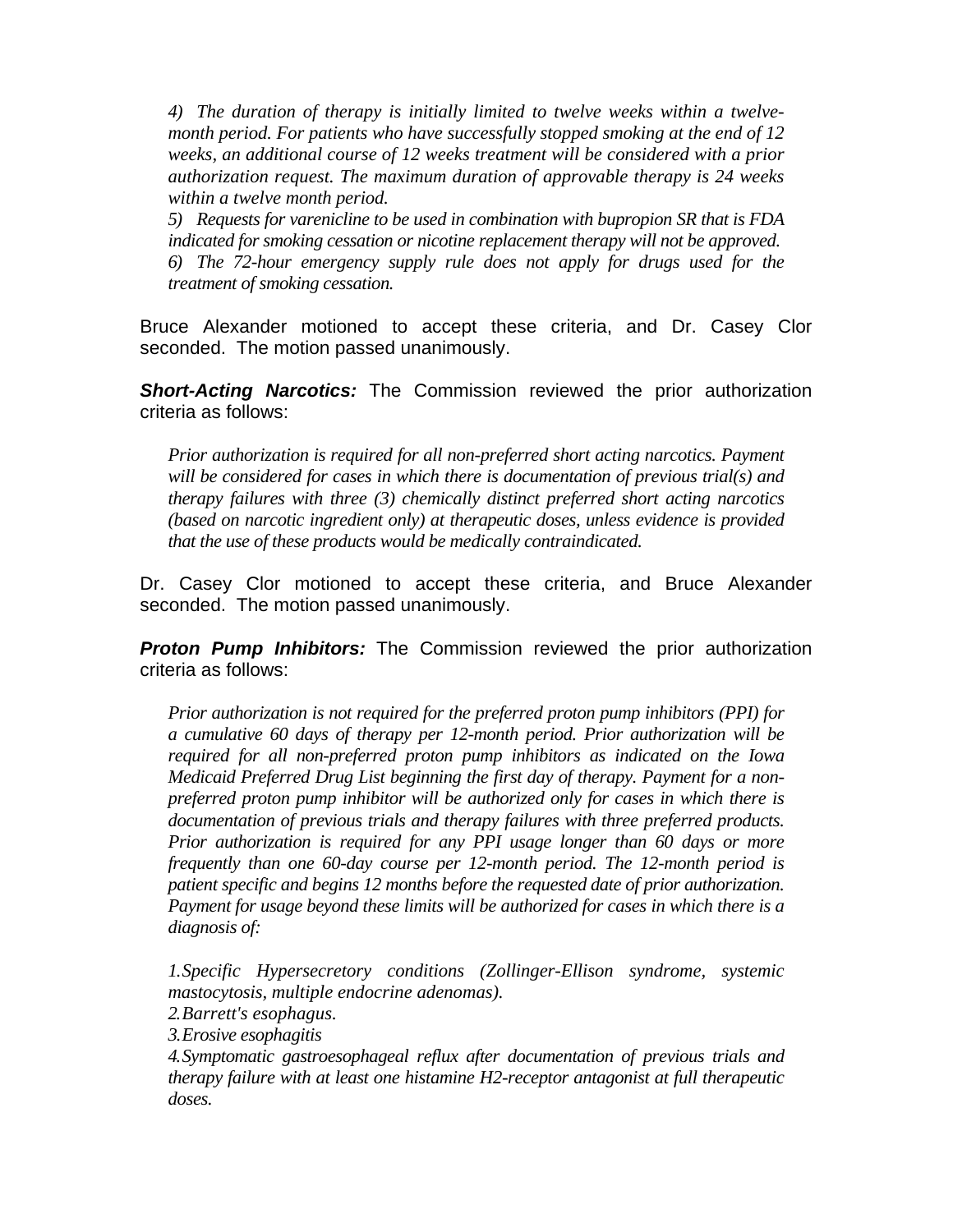*5.Recurrent peptic ulcer disease after documentation of previous trials and therapy failure with at least one histamine H2-receptor antagonist at full therapeutic doses and with documentation of either failure of Helicobacter pylori treatment or a negative Helicobacter pylori test result.* 

*Prior authorization is NOT required for Prevacid SoluTabs for children age 8 years old or younger for the first 60 days of therapy. Prior authorization is required for Prevacid SoluTabs for patients over 8 years of age beginning day one of therapy. Authorization for Prevacid SoluTabs will be considered for those patients who cannot tolerate a solid oral dosage form.* 

*The required trials may be overridden when documented evidence is provided that the use of these agents would be medically contraindicated.*

Dr. Casey Clor motioned to accept these criteria, and Dr. Sara Schutte-Schenck seconded. The motion passed unanimously.

*Biologicals for Ankylosing Spondylitis:* The Commission reviewed the prior authorization criteria as follows:

*Prior authorization is required for biologicals used for ankylosing spondylitis.* 

*Payment will be considered following inadequate responses to at least two preferred non-steroidal anti-inflammatories (NSAIDs) at maximum doses unless there are documented adverse responses or contraindications to NSAID use. These trials should be at least three months in duration. Patients with symptoms of peripheral arthritis must also have failed a 30-day treatment trial with at least one conventional disease modifying antirheumatic drug (DMARD), unless there is a documented adverse response or contraindication to DMARD use. DMARDs include the following: hydroxychloroquine, sulfasalazine, methotrexate, leflunomide, d-penicillamine, azathioprine, oral gold, and intramuscular gold.* 

*Prior authorization is required for all non-preferred biologicals for ankylosing spondylitis as indicated on the Iowa Medicaid Preferred Drug List beginning the first day of therapy.*

*Payment for non-preferred biologicals for ankylosing spondylitis will be considered only for cases in which there is documentation of a previous trial and therapy failure with a preferred agent.*

Following a discussion of the "International ASAS Consensus Statement for the use of Anti-Tumor Necrosis Factor Agents in Patients with Ankylosing Spondylitis", Dr. Casey Clor motioned to accept these criteria, and Craig Logemann seconded. The motion passed unanimously.

*Biologicals for Arthritis:* The Commission reviewed the prior authorization criteria as follows: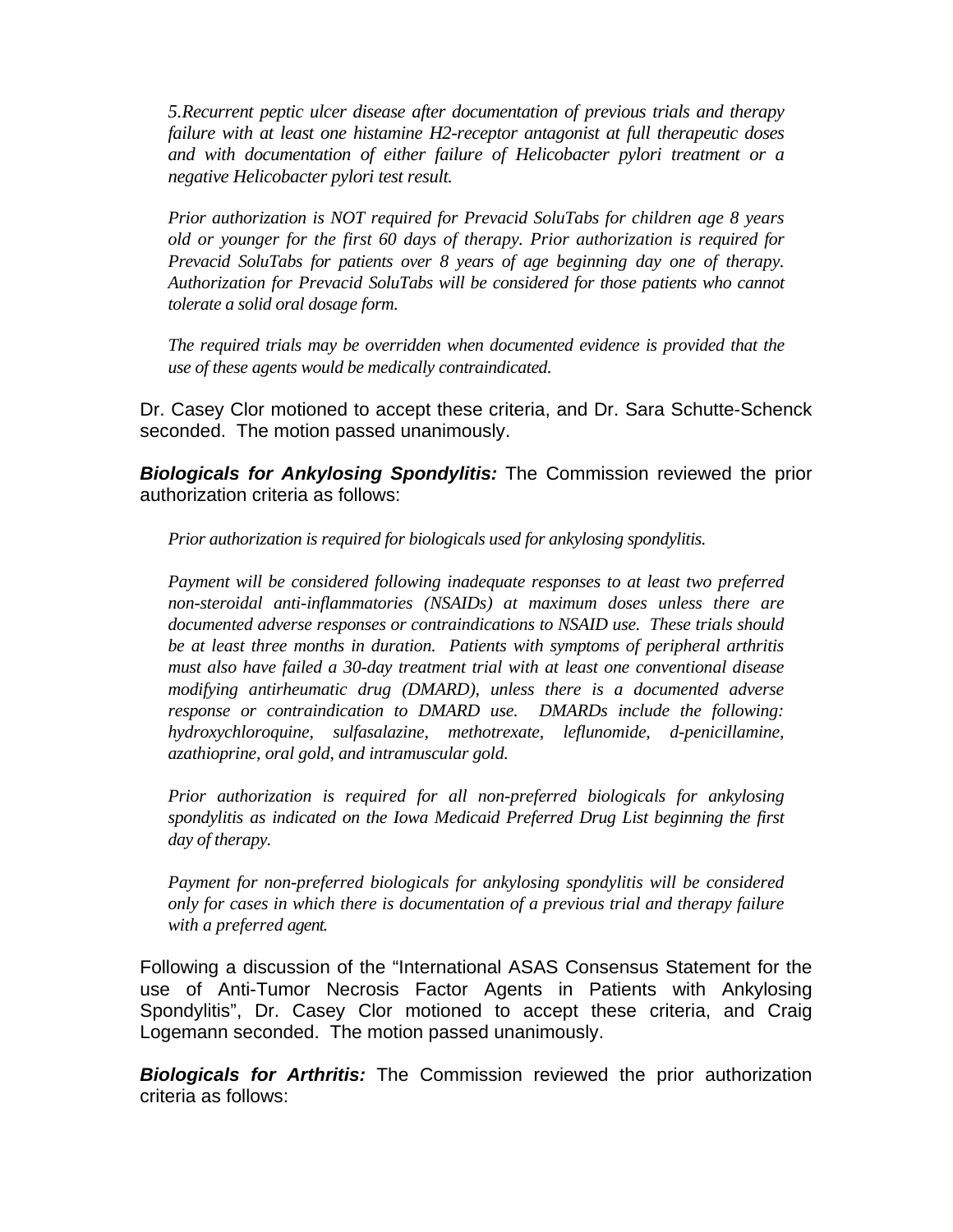*Prior authorization is required for biologicals used for arthritis.* 

*Payment will be considered following an inadequate response to a preferred disease modifying antirheumatic drug such as hydroxychloroquine, sulfasalazine, methotrexate, leflunomide, or minocycline.* 

*Prior authorization is required for all non-preferred biologicals for arthritis as indicated on the Iowa Medicaid Preferred Drug List beginning the first day of therapy.* 

*Payment for non-preferred biologicals for arthritis will be considered only for cases in which there is documentation of a previous trial and therapy failure with a preferred agent.*

The Commission members asked that a rheumatologist be contacted for input prior to any changes in prior authorization criteria.

*Ketorolac:* The Commission reviewed the prior authorization criteria as follows:

*Prior authorization is required for ketorolac tromethamine, a nonsteroidal antiinflammatory drug indicated for short term (up to five days) management of moderately severe, acute pain. It is NOT indicated for minor or chronic conditions.* 

*This product carries a Black Box Warning. Initiate therapy with IV/IM and use oral ketorolac tromethamine only as a continuation therapy to ketorolac tromethamine IV/IM. The combined duration of use of IV/IM and oral is not to exceed five (5) days. Payment will be approved under the following conditions:* 

*1. For oral therapy, documentation of recent IM/IV ketorolac tromethamine injection including administration date and time, and the total number of injections given.* 

*2. Request falls within the manufacturer's dosing guidelines. Maximum oral dose is 40mg/day. Maximum IV/IM dose is 120mg/day. Maximum duration of therapy is 5 days per month.* 

*3. Diagnosis indicating moderately severe, acute pain.* 

*Requests for IV/IM ketorolac must document previous trials and therapy failures with at least two preferred nonsteroidal anti-inflammatory drugs at adequate doses.* 

As this was the second review of this topic, no motion was necessary. The Commission members had no further comments.

*Muscle Relaxants:* The Commission reviewed the prior authorization criteria as follows:

*Prior authorization is required for non-preferred muscle relaxants. Payment for non-preferred muscle relaxants will be authorized only for cases in which there is documentation of previous trials and therapy failures with at least three preferred muscle relaxants. Requests for carisoprodol will be approved for a maximum of*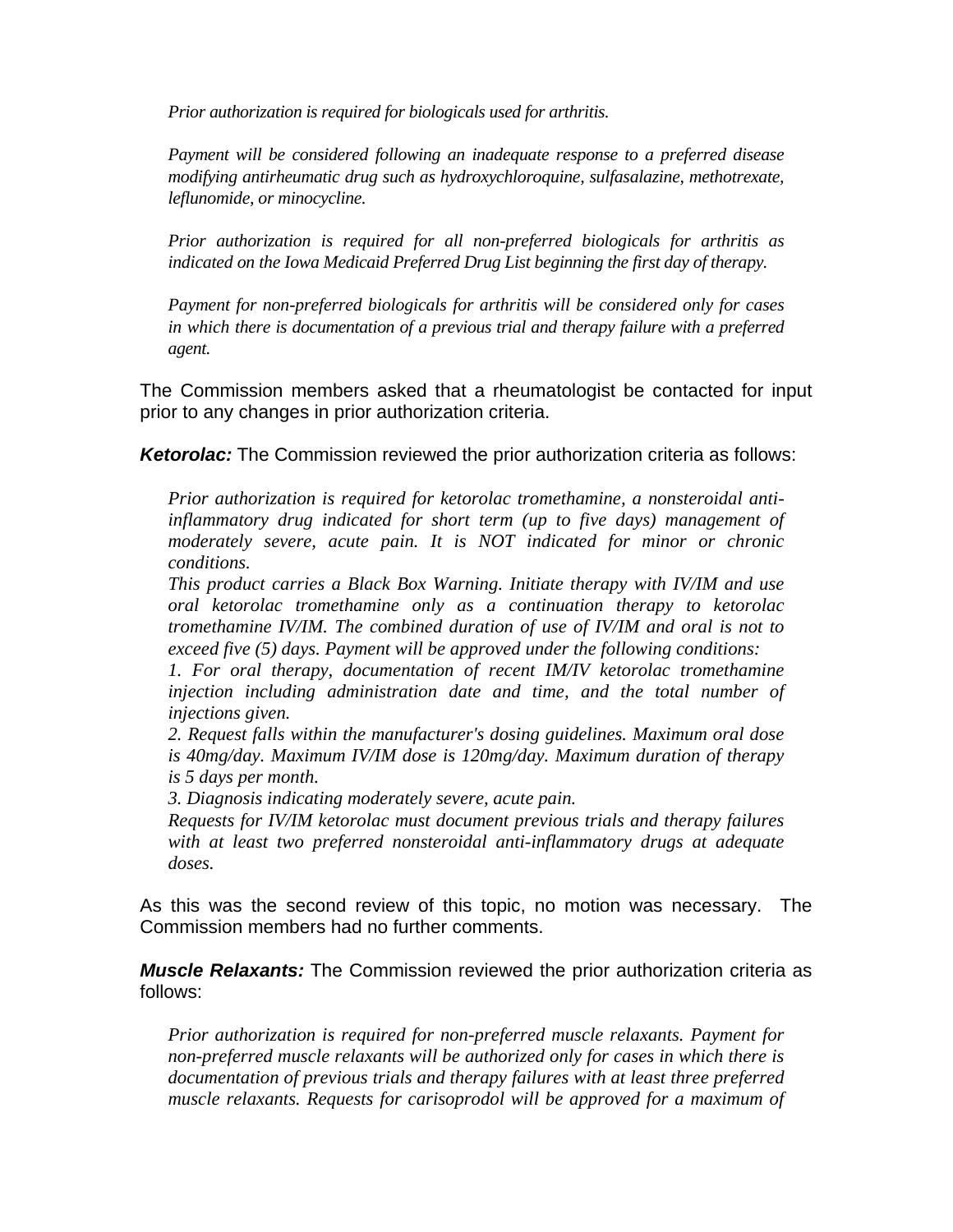*120 tablets per 180 days at a maximum dose of 4 tablets per day when the criteria for coverage are met.* 

Although a vote was taken, (Dr. Rick Rinehart motioned to accept these criteria, and Larry Ambroson seconded. The motion passed unanimously.) it was not required as this was the second review and there were no recommended changes.

*Antihistamines:* The Commission reviewed the prior authorization criteria as follows:

*Prior authorization is required for all non-preferred antihistamines and preferred second generation prescription antihistamines.* 

*Patients 21 years of age and older must have three unsuccessful trials with antihistamines that do not require prior authorization, prior to the approval of a preferred first generation or preferred second generation prescription antihistamine. Two of the trials must be with cetirizine and loratadine. Prior to approval of a non-preferred second generation antihistamine, in addition to the above criteria, there must be an unsuccessful trial with a preferred second generation prescription antihistamine.* 

*Patients 20 years of age and younger must have unsuccessful trials with cetirizine and loratadine prior to the approval of a non-preferred first generation or preferred second generation prescription antihistamine. Prior to approval of a non-preferred second generation antihistamine, in addition to the above criteria, there must be an unsuccessful trial with a preferred second generation prescription antihistamine.* 

*The required trials may be overridden when documented evidence is provided that the use of these agents would be medically contraindicated.* 

Although a vote was taken (Craig Logemann motioned to accept these criteria, and Dr. Sara Schutte-Schenck seconded. The motion passed unanimously.) it was not required as this was the second review and there were no recommended changes.

*Fentanyl – Short Acting Oral Products:* The Commission reviewed the prior authorization criteria as follows:

*Prior authorization is required for short acting oral fentanyl products. Payment will be considered only if the diagnosis is for breakthrough cancer pain in opioid tolerant patients. These products carry a Black Box Warning. Actiq®, Fentora®, & Onsolis™:*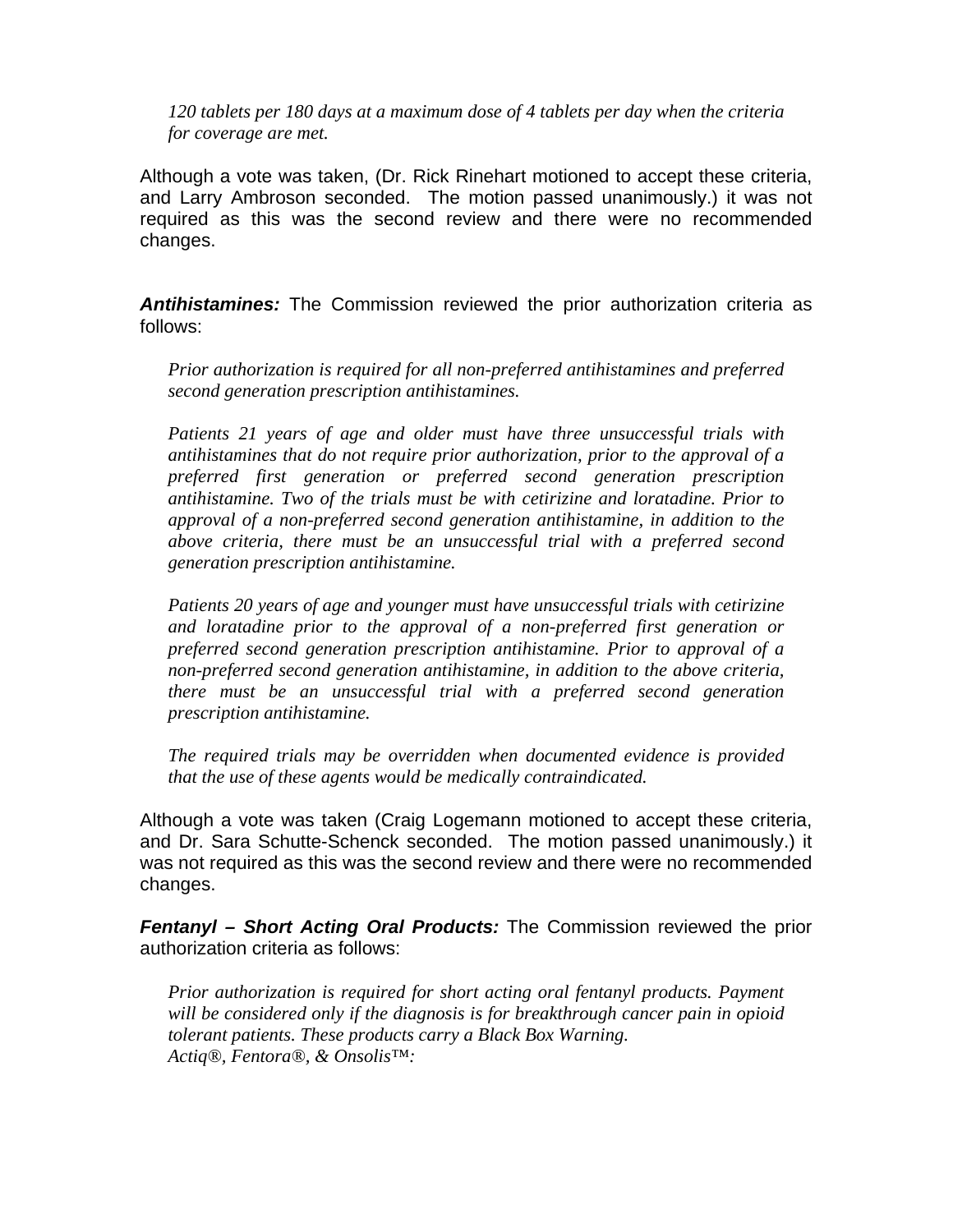- *Are indicated only for the management of breakthrough cancer pain in patients with malignancies already receiving and tolerant to opioid therapy for their underlying persistent cancer pain.*
- *Are contraindicated in the management of acute or postoperative pain. Because life-threatening hypoventilation could occur at any dose in patients not taking chronic opiates, do not use in opioid non-tolerant patients.*

Although a vote was taken, (Bruce Alexander motioned to accept these criteria, and Dr. Mark Graber seconded. The motion passed unanimously.), it was not required as this was the second review and there were no recommended changes.

#### **Public Comment**

There were no speakers in this public comment section.

#### **Focus Studies**

*TZD plus Congestive Heart Failure:* The purpose of this study was to followup on the 72 unique members identified as having a diagnosis of CHF while on a TZD during the time frame of 7/1/2008 through 12/31/2008. Letters were sent to providers in March 2009. Fourteen members discontinued a TZD after the DUR intervention. This resulted in a total cost savings of \$136,555.61 (state and federal pre-rebate).

**Benzodiazepines without SSRI/SNRI:** The purpose of this study was to determine how many Iowa Medicaid members are using alternative mental health drugs instead of selective serotonin reuptake inhibitors (SSRI) or serotoninnorepinephrine reuptake inhibitors (SNRI) in members with panic disorder with agoraphobia, panic disorder without agoraphobia, obsessive-compulsive disorder, and/or dysthymic disorder. At the August 2009 DUR Meeting, a report was generated which looked at members with a diagnosis of panic disorder with agoraphobia, panic disorder without agoraphobia, obsessive-compulsive disorder, and/or dysthymic disorder at anytime in their medical claims history, and what drug therapies (SSRI, SNRI, and/or benzodiazepine) were being prescribed. Due to the high number of members who met these criteria, but showed no current treatment with antidepressants or benzodiazepines (7,225), the Commission was interested in seeing if other mental health drugs and/or anticonvulsants were being used as treatment. Further analysis was done to remove members with a diagnosis code for epilepsy or seizure disorder from the members who fit the diagnostic criteria listed above, who were not being treated with an SSRI, an SNRI, or a benzodiazepine. The pharmacy claims histories for the remaining members were searched over a one year time frame (6/1/08 through 6/30/09) for Antipsychotics - Atypicals, Anticonvulsants (minus clonazepam and *Equetro),* Antidepressants - Tri-Cyclics, Antidepressants - MAOI Inhibitors, Antipsychotics - Typical, and *Buspar/*buspirone*.*  Each member who had two or more fills of one or more drugs from these classes who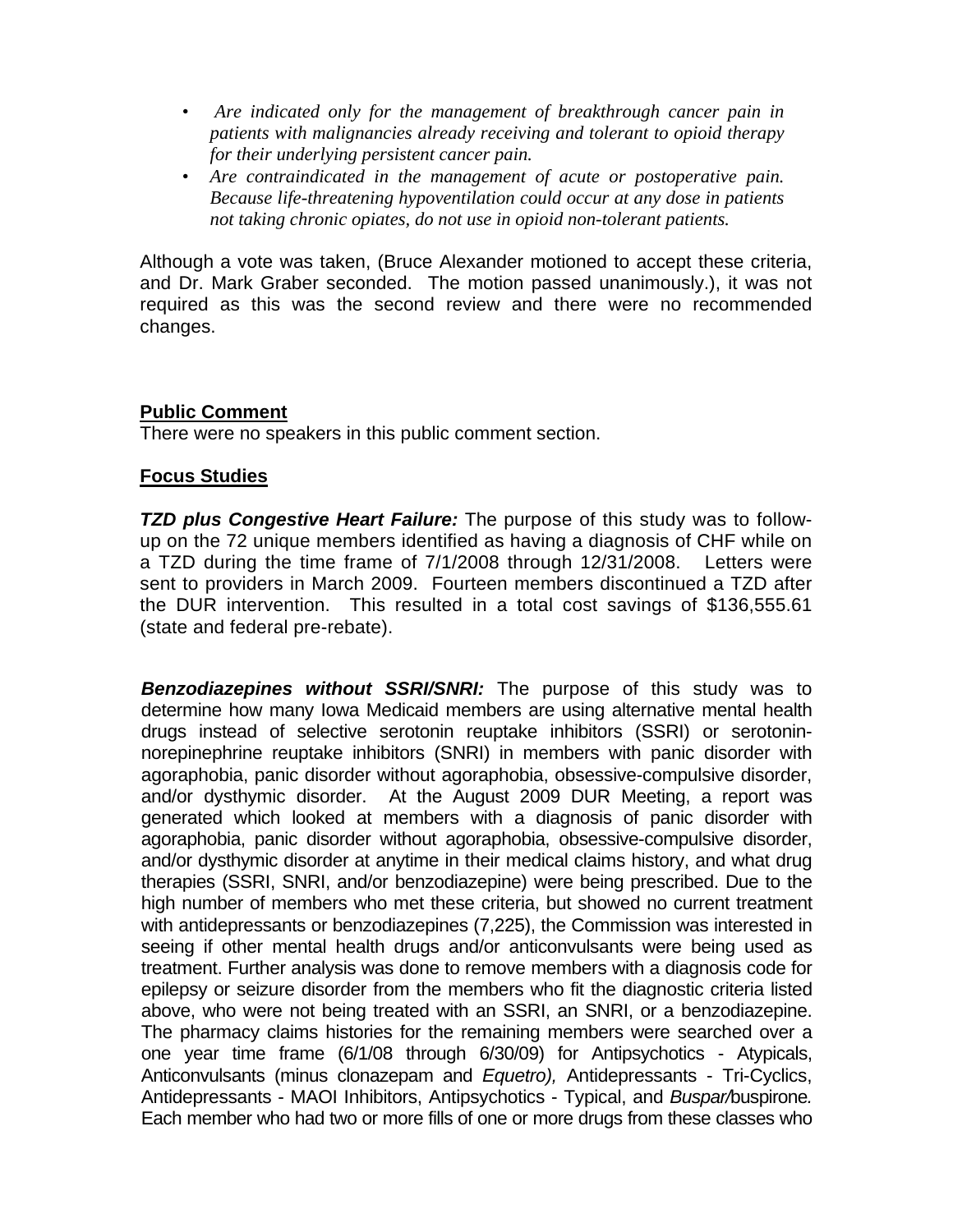then continued therapy into July 2009 were accounted for. One-hundred-sixty-nine unique members were identified as fitting the above criteria. Bruce Alexander pointed out there are a total of 113 members using an antipsychotic and the focus should be on these members for current treatment and additional diagnoses. These findings will be brought to a future meeting.

*Lithium Drug-Drug Interactions:* The purpose of this study was to identify instances where Iowa Medicaid members are combining lithium with drugs that can potentially interact and cause lithium toxicity.Drug-drug interactions between lithium and ACE Inhibitors, diuretics, NSAIDs, and/or COX-2 Inhibitors are frequently identified on the member-specific profile reviews done for each meeting. Lithium and sodium compete for reabsorption in the kidneys. When sodium is depleted, lithium is reabsorbed at a greater rate and serum lithium levels rise, possibly leading to toxicity. While it is not an absolute contraindication, when lithium is combined with ACE Inhibitors and/or certain diuretics, the depletion of sodium can lead to an increase in serum lithium levels. Similarly, NSAIDs and COX-2 Inhibitors can affect the renal proximal tubular resorption of lithium, thus increasing serum lithium levels. Symptoms of lithium toxicity include ataxia, confusion, and tremor. It is recommended that patients be closely monitored anytime a new drug from the above mentioned classes are added to a lithium regimen for signs and symptoms of lithium toxicity. Close monitoring is also recommended anytime there is a dose change of these products.An analysis was performed looking at paid, non-reversed pharmacy claims over a six month time period (1/1/09 through 6/30/09). Members who had two or more fills for lithium during this time frame were identified. Once those members were identified, a second analysis was done to see how many of these patients were combining lithium with an ACE Inhibitor, a diuretic (loop or thaizide), a blood pressure product combined with a diuretic (i.e. lisinopril HCTZ), an NSAID, or a COX-2 Inhibitor. Those who continued the combination of lithium and a potential interacting drug into the month of July 2009 were selected for review. These findings will be narrowed down to target the prescribers of the 34 members who are receiving their prescriptions from different prescribers, adding in members who are also taking ARBs.

# **Miscellaneous**

*DUR Digest:* The Commission members were given a completed copy of 2009 Volume 22, Number 1.

*FUL Update:* The Commission members were given a copy of the CMS FUL changes that were implemented September 25, 2009, as well as SMAC changes that went into effect in October.

*MedWatch:* The commission members received FDA announcements concerning new Black Box Warnings.

A unanimous vote was made at 11:20 to adjourn the meeting and move to closed session (1<sup>st</sup> by Bruce Alexander, 2<sup>nd</sup> by Dr. Mark Graber).

**The next meeting will be held at 9:30 a.m. on Wednesday, December 2, 2009**